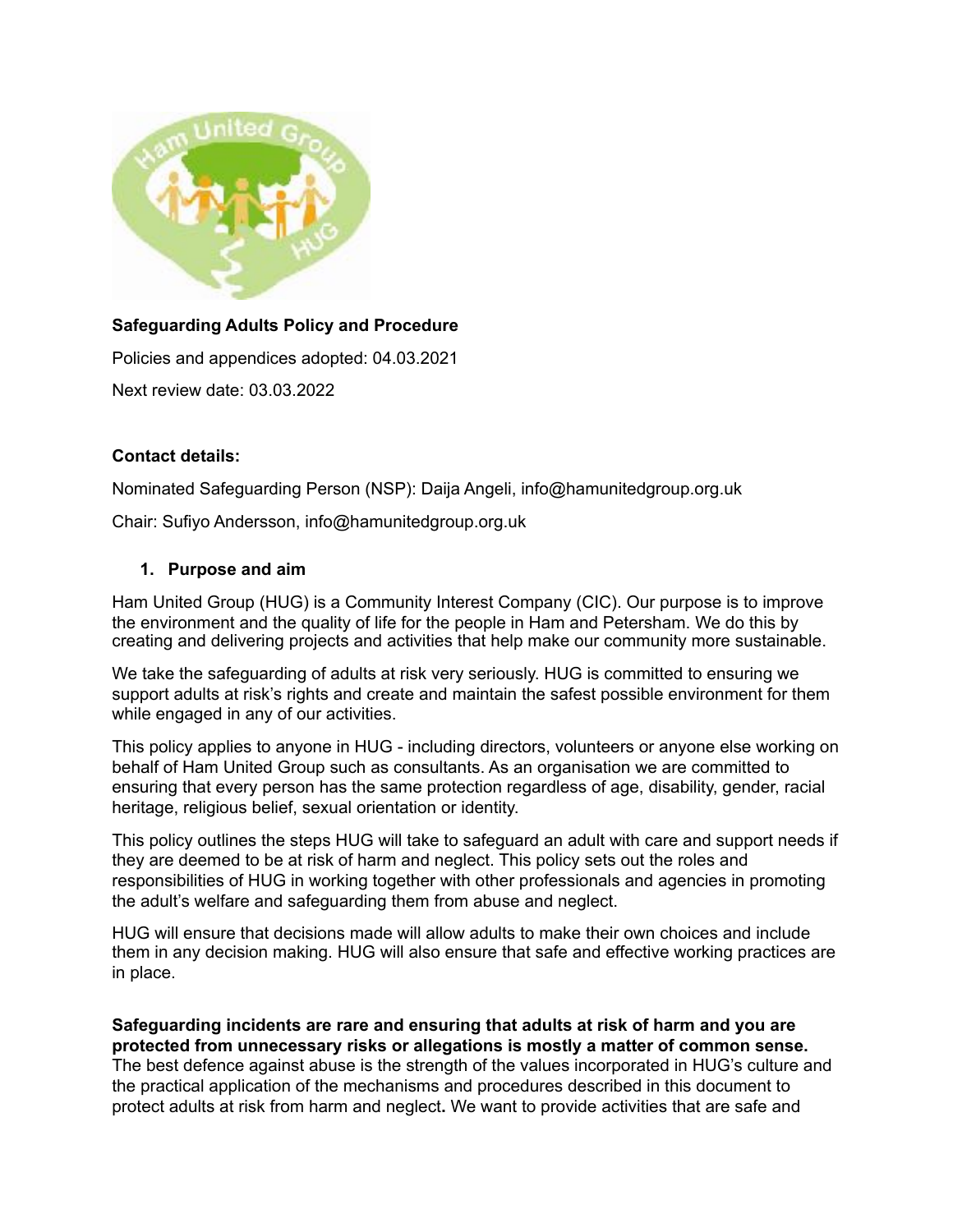enjoyable, mitigating risk as much as possible, and reducing the risk of harm and neglect to everyone engaged in our charitable activity. In order to help us do this everyone involved in the delivery of a HUG activity which involves adults at risk is required to:

- Complete basic checks prior to recruitment (see section 5)
- Read this policy, and sign it to say you have understood its contents and your responsibilities within it
- Complete e-learning Safeguarding Adults Level 1 course provided by Richmond and Wandsworth TPD Learning Portal
- Abide by the HUG code of conduct, and only act within the boundaries of your HUG volunteer roles and responsibilities.
- Report concerns to the Nominated Safeguarding Person for HUG (Daija Angeli, [info@hamunitedgroup.org.uk](mailto:info@hamunitedgroup.org.uk))

# **2. Background**

This policy has been written using the legal and social care framework detailed in the following:

- Mental Capacity Act 2005
- The Care Act 2014
- London Safeguarding Adults Policy and Procedure 2016

"Safeguarding" means protecting the health well-being and human rights of adults at risk we interact with, enabling them to live safely, free from abuse and neglect. An adult at risk is someone who may be in need of help because they have care and support needs. They may be unable to stop someone else from harming or exploiting them. Abuse may consist of a single act or repeated acts. Abuse can occur in any relationship and may result in significant harm to, or exploitation of the person subjected to it. The categories of abuse include physical abuse, domestic violence, sexual abuse, psychological abuse, financial or material abuse, modern slavery, discriminatory abuse, and self-neglect (see Appendix A for details).

Safeguarding duties apply to an adult who:

- Has needs for care and support (whether or not the local authority is meeting any of those needs) and;
- Is experiencing, or is at risk of, abuse or neglect; and
- As a result of those care and support needs is unable to protect themselves from either the risk of, or the experience of, abuse or neglect.

People with care and support needs are not inherently vulnerable, but they may come to be at risk of abuse or neglect at any point due to:

- physical or mental ill-health
- becoming disabled
- getting older
- not having support networks
- inappropriate accommodation
- financial circumstances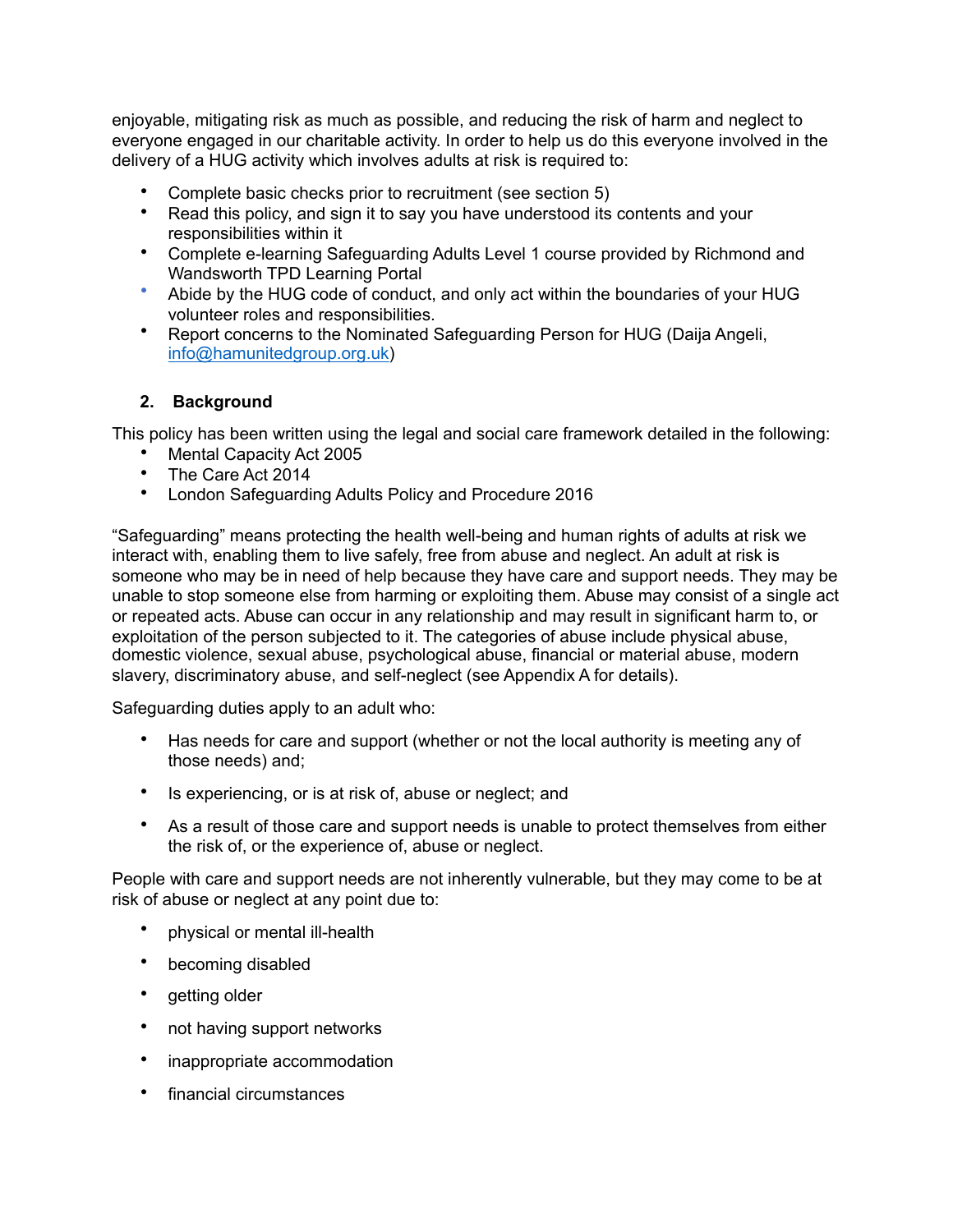• being socially isolated.

HUG adheres to following the six principles of safeguarding (Appendix B) that underpin all adult safeguarding it is important that this policy is proportionate to the level of activity and involvement that you have with this client group.

# **3. Our responsibilities**

HUG does not currently deliver any direct services for adults with care and support needs. As HUG's activities are open to everyone in the community, we may find ourselves working with adults at risk.

HUG recognizes its duty of care to both its beneficiaries and its volunteers. We have a responsibility to recruit safely, provide training and behave in ways that minimize the risk of harm to adults at risk that attend our activities. We also have a responsibility to report incidents that we witness or hear about. **All involved in delivering HUG functions in relation to safeguarding should follow the rule of 4Rs, Recognise/ Respond/ Refer/ Record (see Section 4).**

Daija Angeli is the Nominated Safeguarding Person (NSP) at Ham United Group. Her responsibility is to ensure that this policy is up to date, and to act as the reporting point of contact for all concerns. Ultimately the HUG directors have legal responsibility for ensuring that adult protection and safeguarding procedures are sufficient and appropriate for HUG operations, and the Nominated Safeguarding Person is required to report concerns raised to them at the earliest opportunity.

All Directors and volunteers are aware of the forms, signs and indicators of abuse set out in Appendix A and know how to share their concerns appropriately.

# **4. Process in the event of a safeguarding issue**

If whilst working for HUG an adult discloses to you some information that suggests they have been subject to some form of abuse (see Appendix A) OR you witness an act of abuse or behavior towards an adult that causes you concern follow this process.

# **I. Respond**

- If someone is injured or at immediate risk, take immediate action. **Seek help by dialing 999 for police or ambulance.**
- Get brief details about what has happened and what the adult would like done about it, but do not probe or conduct a mini-investigation
- Seek consent from the adult to take action and to report the concern. Consider whether the adult may lack capacity to make decisions about their own and other people's safety and wellbeing. If you decide to act against their wishes or without their consent, you must record your decision and the reasons for this.

# **II. Report**

- Report the incident to Daija Angeli, your Nominated Safeguarding Person
- Make sure you are aware of the Data Protection Act (2018) and local protocols about confidentiality and information sharing, and tell only the people who need to know.

# **III. Record**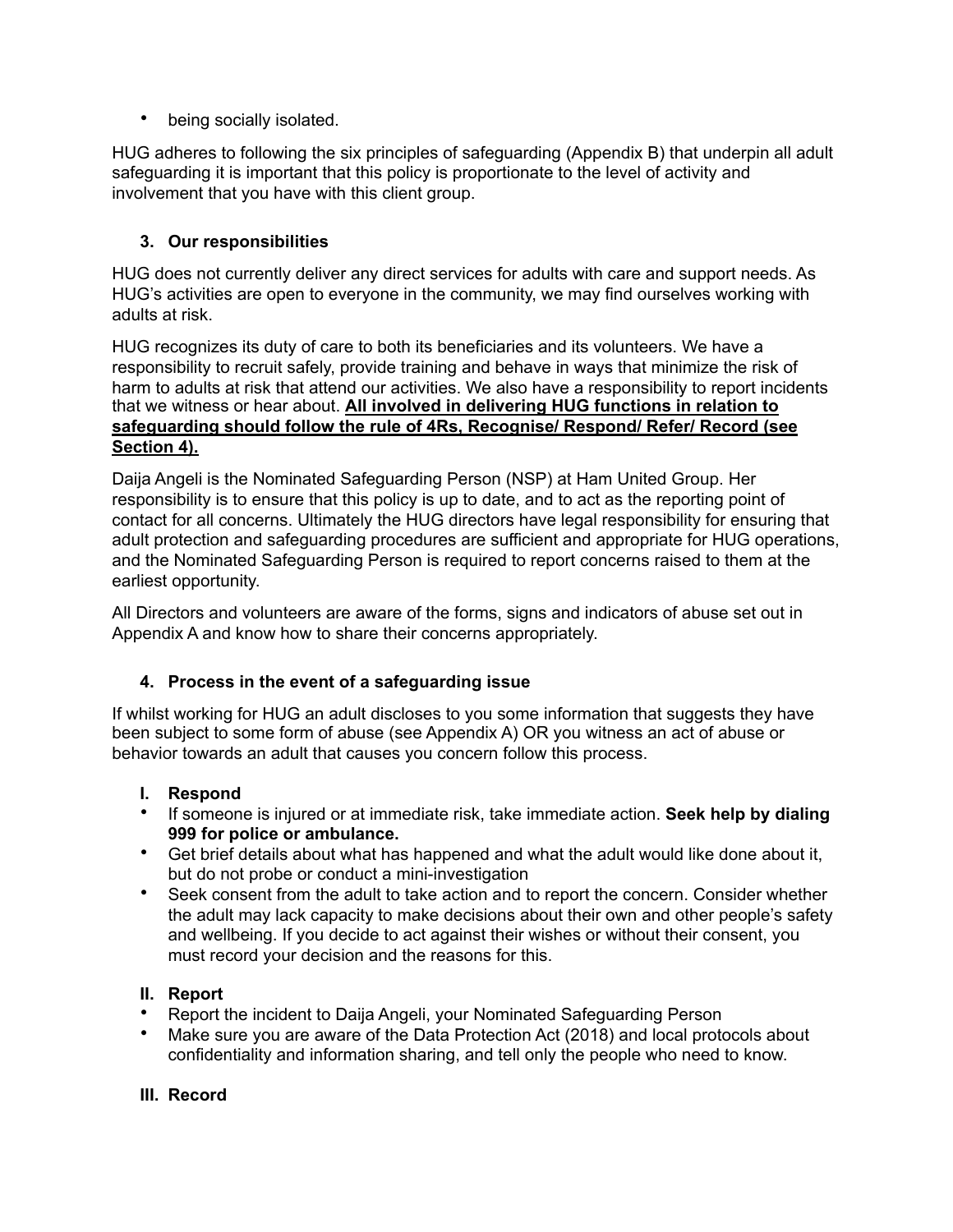• Make a written record of the concern (see Appendix C) and pass this on to your Nominated Safeguarding Person.

### **IV. Refer**

In making a decision whether to refer or not, the Nominated Safeguarding Person should take into account:

- a. the adult's wishes and preferred outcome
- b. whether the adult has mental capacity to make an informed decision about their own and others' safety
- c. the safety or wellbeing of children or other adults with care and support needs
- d. whether there is a person in a position of trust involved
- e. whether a crime has been committed

This should inform the decision whether to notify the concern to the following people:

- the police if a crime has been committed and/or
- Richmond and Wandsworth Safeguarding Adults Board via an online form, [https://](https://richmond.gov.uk/report_adult_abuse#report_online) [richmond.gov.uk/report\\_adult\\_abuse#report\\_online](https://richmond.gov.uk/report_adult_abuse#report_online)
- family/relatives as appropriate (seek advice from the Richmond and Wandsworth Safeguarding Adults Board)

The Nominated Safeguarding Person will keep a record of the reasons for referring the concern or reasons for not referring. These records will be kept securely and only shared as appropriate to relevant agencies. The directors will be informed of any disclosure or concerns raised.

*It is important to remember is that if you suspect or become aware of an adult at risk of harm and neglect being subject to any form of abuse then it is your responsibility to report it as a first step to helping to protect them. Do not assume that someone else will do it. Seek the advice of the Nominated Safeguarding Person if you have any questions.* 

# **5. Recruitment, Induction and Supervision of Volunteers**

All reasonable steps will be taken to ensure unsuitable individuals are prevented from having any involvement with HUG.

- HUGs commitment to safeguarding will be stated in all adverts for volunteers.
- We will ask prospective volunteers to disclose any past convictions, cautions, reprimands and final warnings as well as any pending cases. Volunteers will be asked if they have ever had any complaints of abuse against them.
- Prior to appointment, two references will be taken and proof of ID required.
- At induction, all new volunteers will be expected to read and sign this policy and be aware of their role/responsibility with regard to confidentiality and safeguarding issues and be aware of how to identify signs of potential abuse and how to report any concerns.
- Supervision and support of volunteers will include monitoring of safeguarding practice.

### **6. DBS checks**

In some rare circumstances it may be appropriate for volunteers to have a basic or enhanced DBS check. This is usually only required where staff are regularly working with adults at risk of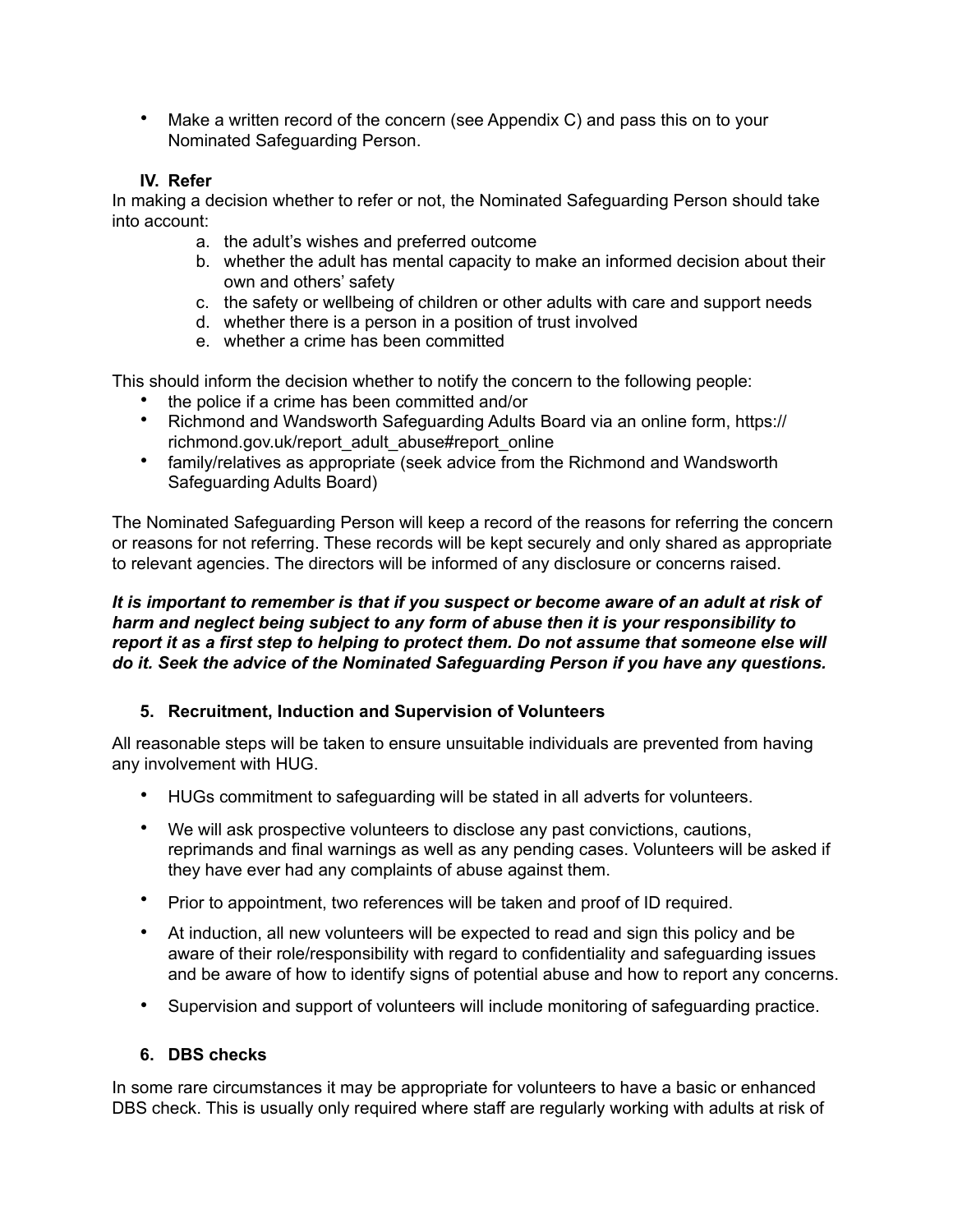harm or neglect, or there is a chance that they could work unsupervised with these groups. This currently does not apply to our work.

In the event that HUG were to develop a project that worked directly with adults at risk and met the threshold for regulated activity, a satisfactory enhanced DBS check, along with experience of working with relevant groups, would be a requirement of being able to take on the role.

# **7. Photography, Mobile Phones & Social Media**

All Directors and volunteers are required to adhere to the following:

- Never give out your personal contact details and do not "friend" or follow adults at risk you are working with on social media
- At events, we will inform people that we will be taking photographs or film and ask them to let us know if they do not want to be involved. If at all possible, take crowd shots at such an angle that full faces are not clearly visible, or aerial or soft focus shots that blur identities.
- When an adult is the main subject or would be recognised we will seek specific consent from the adult, letting them know how exactly their image will be used. Consideration should also be given to the appropriateness of images used (e.g. ensure appropriate clothing)
- Adults must be able to consent to their image being used. If an adult lacks capacity to consent to the use of their photo then it is not appropriate to use their image in HUG communications. Only the adult themselves can consent to the use of their image; family members or care/support workers should not be approached for consent.
- If you have any concerns that an adult does not have the capacity to give consent to photography or filming, or understand that photographs or films are being taken during an activity, you must discuss this with them, including if appropriate, any support person or personal assistant for the adult.
- If in doubt, don't use the photos/video footage.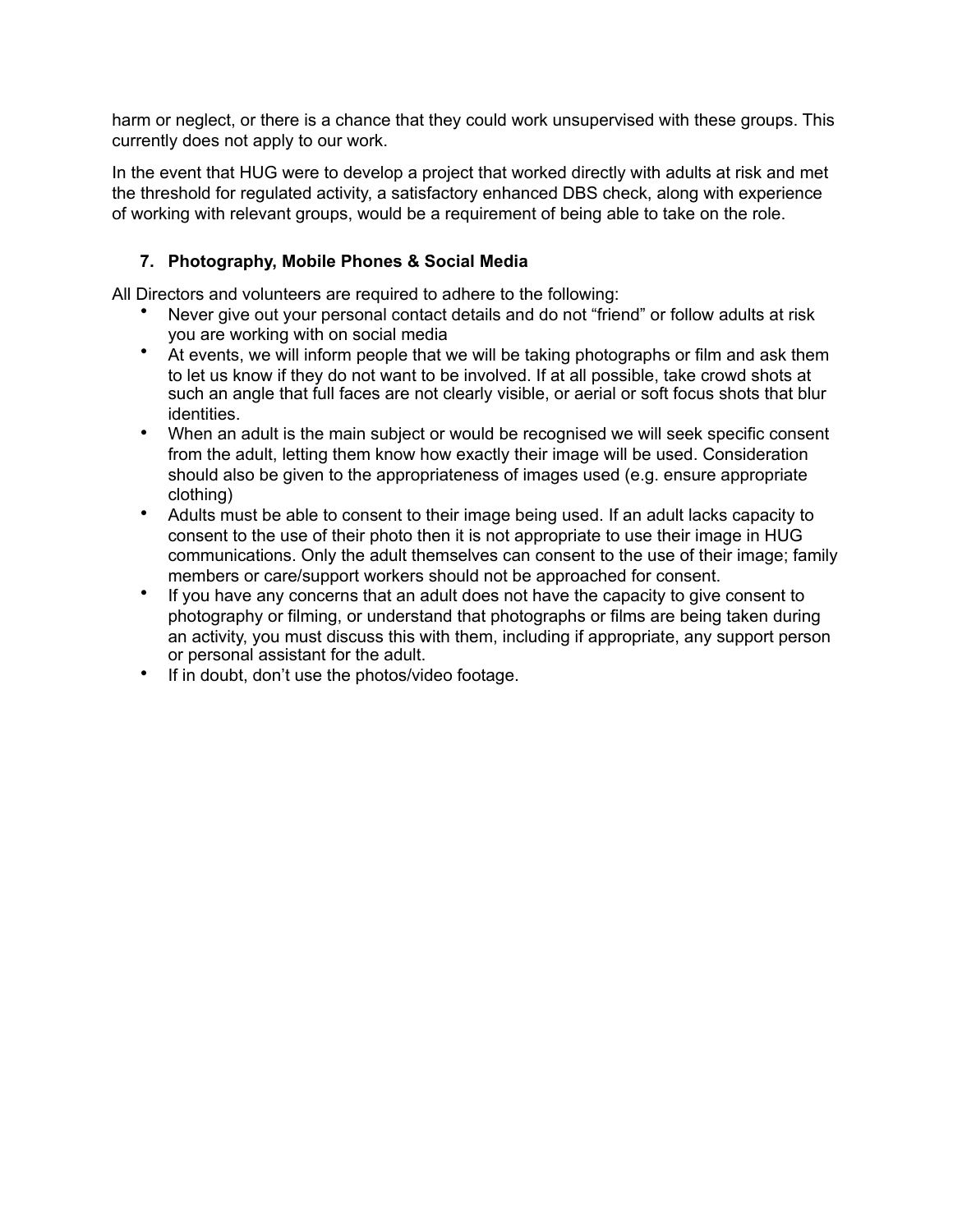# **Appendix A – Forms of Abuse**

# **1. [Self-neglect](https://www.anncrafttrust.org/what-is-self-neglect/)**

This covers a wide range of behaviour, but it can be broadly defined as neglecting to care for one's personal hygiene, health, or surroundings.

Types of self-neglect

- Lack of self-care to an extent that it threatens personal health and safety
- Neglecting to care for one's personal hygiene, health or surroundings
- Inability to avoid self-harm
- Failure to seek help or access services to meet health and social care needs
- Inability or unwillingness to manage one's personal affairs

# Signs and indicators

- Very poor personal hygiene
- Unkempt appearance
- Lack of essential food, clothing or shelter
- Malnutrition and/or dehydration
- Living in squalid or unsanitary conditions
- Neglecting household maintenance
- Hoarding
- Collecting a large number of animals in inappropriate conditions
- Non-compliance with health or care services
- Inability or unwillingness to take medication or treat illness or injury

# **2. [Modern Slavery](https://www.anncrafttrust.org/what-is-modern-slavery/)**

This encompasses slavery, human trafficking, forced labour, and domestic servitude.

Types of modern slavery

- Human trafficking
- Forced labour
- Domestic servitude
- Sexual exploitation, such as escort work, prostitution and pornography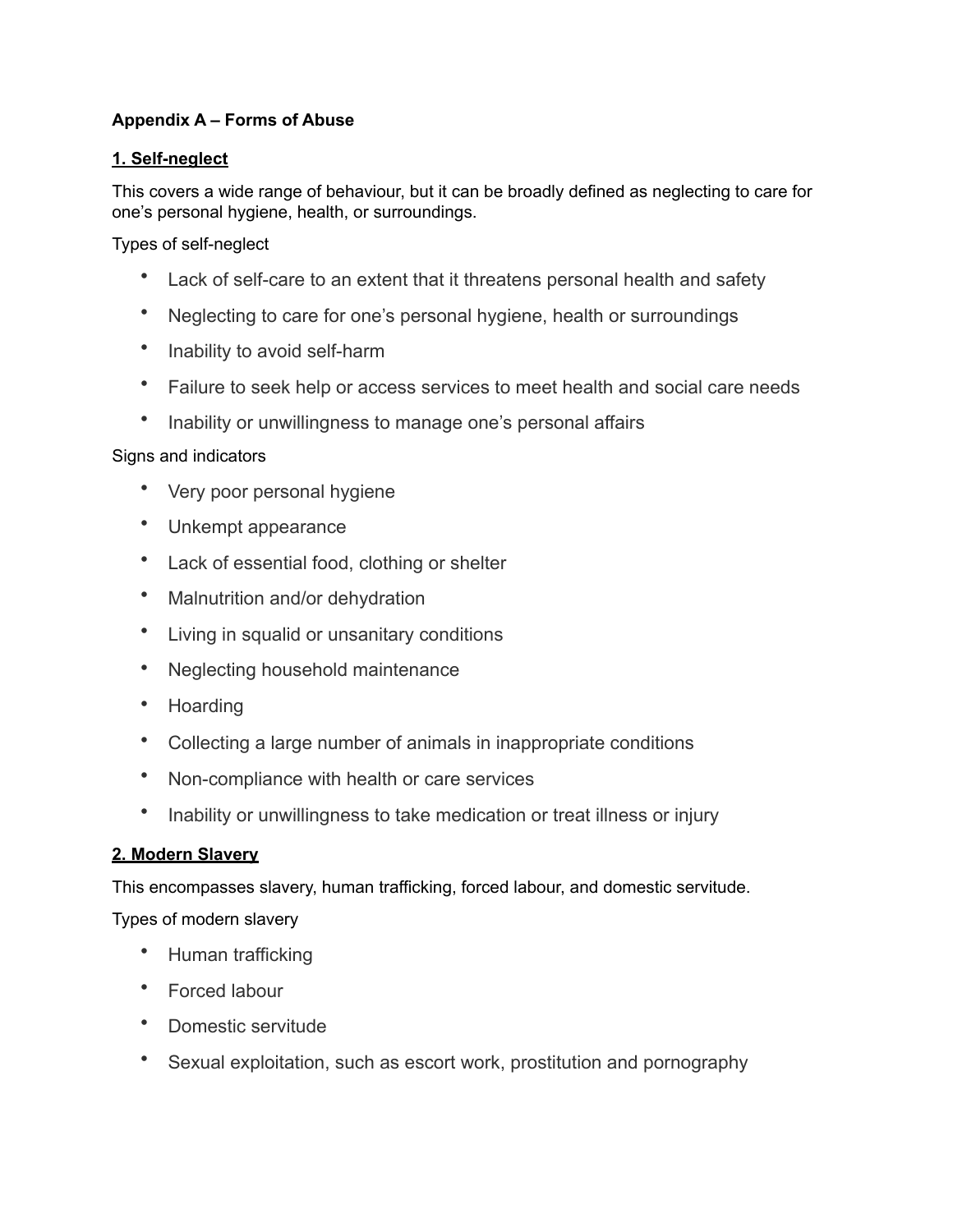• Debt bondage – being forced to work to pay off debts that realistically they never will be able to

Signs and indicators

- Signs of physical or emotional abuse
- Appearing to be malnourished, unkempt or withdrawn
- Isolation from the community, seeming under the control or influence of others
- Living in dirty, cramped or overcrowded accommodation and or living and working at the same address
- Lack of personal effects or identification documents
- Always wearing the same clothes
- Avoidance of eye contact, appearing frightened or hesitant to talk to strangers
- Fear of law enforcers

# **3. [Domestic Abuse](https://www.anncrafttrust.org/disability-domestic-abuse/)**

Domestic violence and abuse includes any incident or pattern of incidents of controlling, coercive or threatening behaviour, violence or abuse (psychological, physical, sexual, financial, and emotional abuse) between those aged 16 or over who are or have been, intimate partners or family members regardless of gender or sexuality. It also includes so called 'honour'-based violence, female genital mutilation and forced marriage.

# Signs and indicators

- Low self-esteem
- Feeling that the abuse is their fault when it is not
- Physical evidence of violence such as bruising, cuts, broken bones
- Verbal abuse and humiliation in front of others
- Fear of outside intervention
- Damage to home or property
- Isolation not seeing friends and family
- Limited access to money

Coercive or controlling behaviour is a core part of domestic violence. Coercive behaviour can include:

• acts of assault, threats, humiliation and intimidation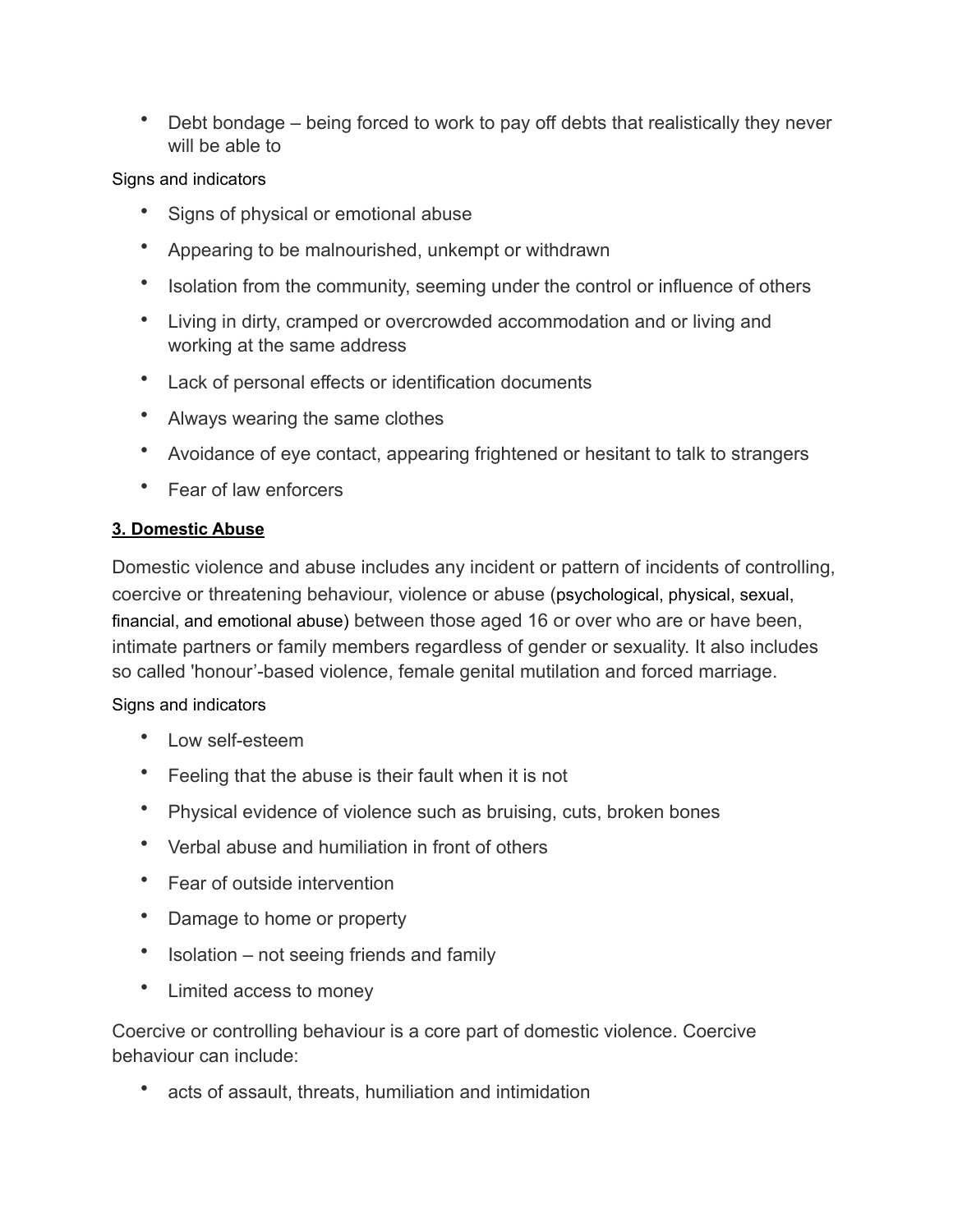- harming, punishing, or frightening the person
- isolating the person from sources of support
- exploitation of resources or money
- preventing the person from escaping abuse
- regulating everyday behaviour.

# **4. [Discriminatory](https://www.anncrafttrust.org/what-is-discriminatory-abuse/)**

Discrimination is abuse that centres on a difference or perceived difference, particularly with respect to race, gender, disability, or any of the protected characteristics of the Equality Act.

- Unequal treatment based on the protected characteristics.
- Verbal abuse, derogatory remarks or inappropriate use of language related to a protected characteristic
- Denying access to communication aids, not allowing access to an interpreter, signer or lip-reader
- Harassment or deliberate exclusion on the grounds of a protected characteristic
- Denying basic rights to healthcare, education, employment and criminal justice relating to a protected characteristic
- Substandard service provision relating to a protected characteristic

# Signs and indicators

- The person appears withdrawn and isolated
- Expressions of anger, frustration, fear or anxiety
- The support on offer does not take account of the person's individual needs in terms of a protected characteristic.

# **5. Organisational or institutional abuse**

This includes neglect and poor care practice within an institution or specific care setting, such as a hospital or care home, or in relation to care provided in one's own home. Organisational abuse can range from one off incidents to ongoing ill-treatment. It can be through neglect or poor professional practice as a result of the structure, policies, processes and practices within an organisation.

Types of organisational or institutional abuse

- Discouraging visits or the involvement of relatives or friends
- Run-down or overcrowded establishment
- Authoritarian management or rigid regimes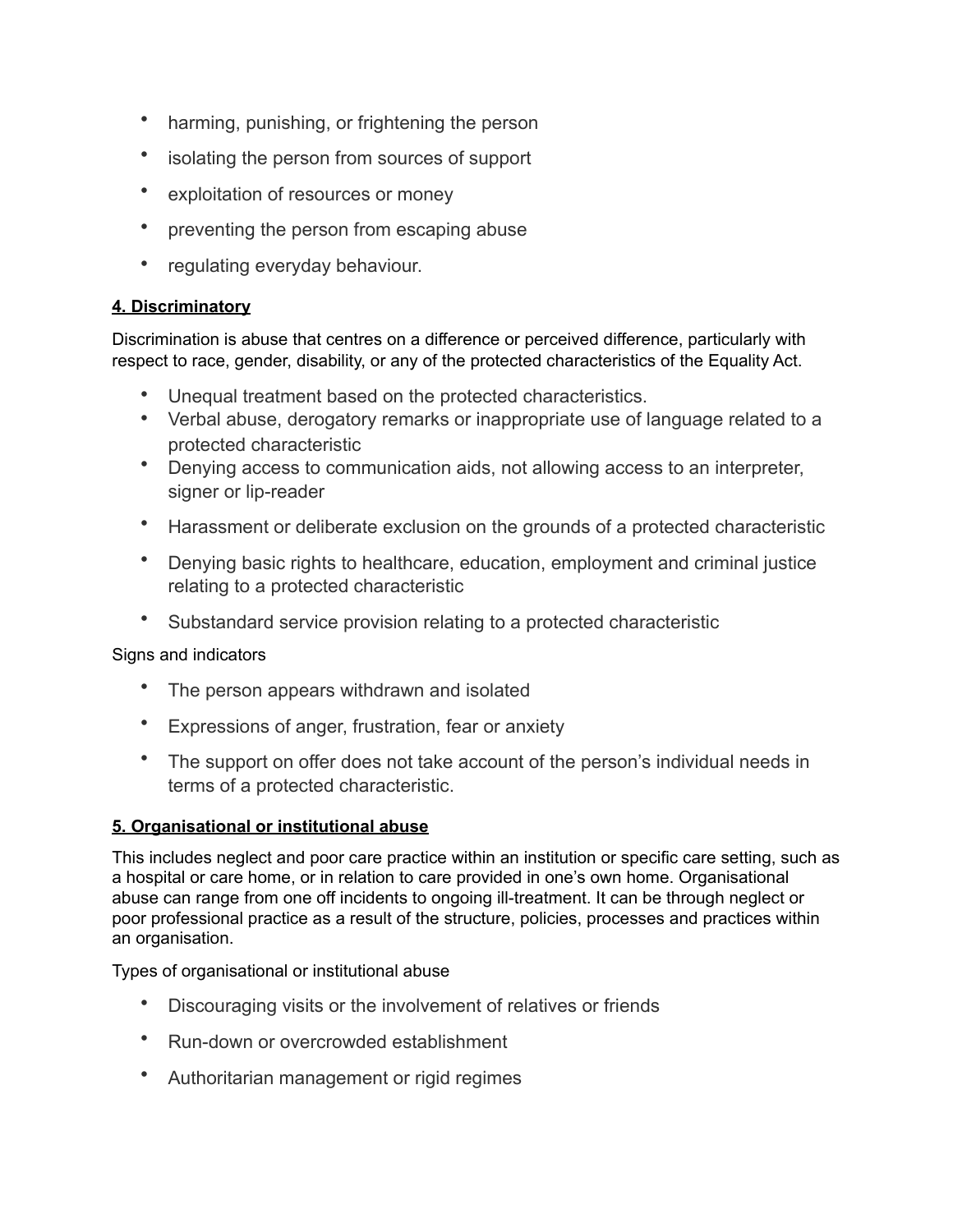- Lack of leadership and supervision
- Insufficient staff or high turnover resulting in poor quality care
- Abusive and disrespectful attitudes towards people using the service
- Inappropriate use of restraints
- Lack of respect for dignity and privacy
- Failure to manage residents with abusive behaviour
- Not providing adequate food and drink, or assistance with eating
- Not offering choice or promoting independence
- Misuse of medication
- Failure to provide care with dentures, spectacles or hearing aids
- Not taking account of individuals' cultural, religious or ethnic needs
- Failure to respond to abuse appropriately
- Interference with personal correspondence or communication
- Failure to respond to complaints

- Lack of flexibility and choice for people using the service
- Inadequate staffing levels
- People being hungry or dehydrated
- Poor standards of care
- Lack of personal clothing and possessions and communal use of personal items
- Lack of adequate procedures
- Poor record-keeping and missing documents
- Absence of visitors
- Few social, recreational and educational activities
- Public discussion of personal matters
- Unnecessary exposure during bathing or using the toilet
- Absence of individual care plans
- Lack of management overview and support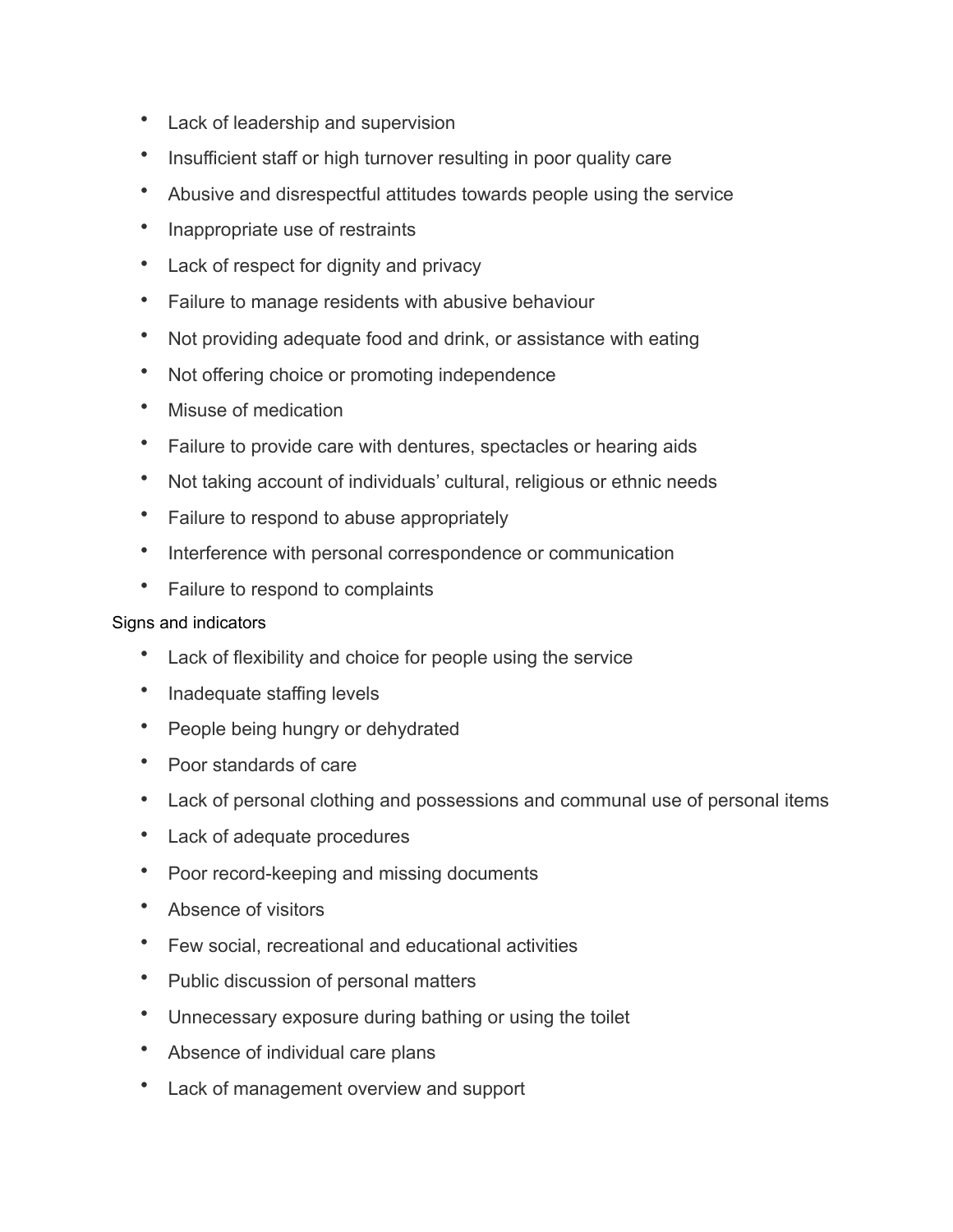# **6. [Physical](https://www.anncrafttrust.org/what-is-physical-abuse/)**

# Types of physical abuse

- Assault, hitting, slapping, punching, kicking, hair-pulling, biting, pushing
- Rough handling
- Scalding and burning
- Physical punishments
- Inappropriate or unlawful use of restraint
- Making someone purposefully uncomfortable (e.g. opening a window and removing blankets)
- Involuntary isolation or confinement
- Misuse of medication (e.g. over-sedation)
- Forcible feeding or withholding food
- Unauthorised restraint, restricting movement (e.g. tying someone to a chair)

# Signs and indicators

- No explanation for injuries or inconsistency with the account of what happened
- Injuries are inconsistent with the person's lifestyle
- Bruising, cuts, welts, burns and/or marks on the body or loss of hair in clumps
- Frequent injuries
- Unexplained falls
- Subdued or changed behaviour in the presence of a particular person
- Signs of malnutrition
- Failure to seek medical treatment or frequent changes of GP

# **7. [Sexual](https://www.anncrafttrust.org/what-is-sexual-abuse/)**

Types of sexual abuse

- Rape, attempted rape or sexual assault
- Inappropriate touch anywhere
- Non- consensual masturbation of either or both persons
- Non- consensual sexual penetration or attempted penetration of the vagina, anus or mouth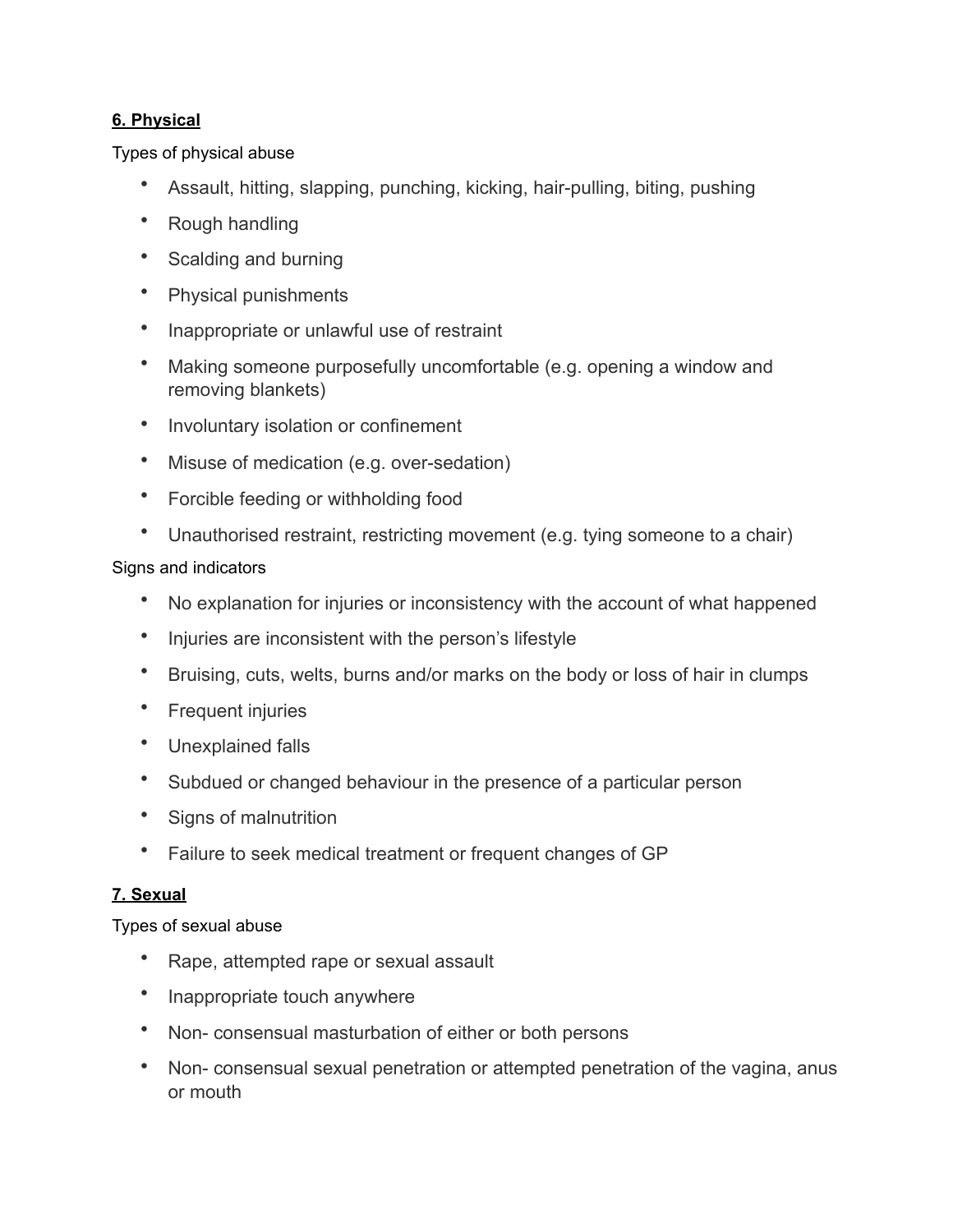- Any sexual activity that the person lacks the capacity to consent to
- Inappropriate looking, sexual teasing or innuendo or sexual harassment
- Sexual photography or forced use of pornography or witnessing of sexual acts
- Indecent exposure

- Bruising, particularly to the thighs, buttocks and upper arms and marks on the neck
- Torn, stained or bloody underclothing
- Bleeding, pain or itching in the genital area
- Unusual difficulty in walking or sitting
- Foreign bodies in genital or rectal openings
- Infections, unexplained genital discharge, or sexually transmitted diseases
- Pregnancy in a woman who is unable to consent to sexual intercourse
- The uncharacteristic use of explicit sexual language or significant changes in sexual behaviour or attitude
- Incontinence not related to any medical diagnosis
- Self-harming
- Poor concentration, withdrawal, sleep disturbance
- Excessive fear/apprehension of, or withdrawal from, relationships
- Fear of receiving help with personal care
- Reluctance to be alone with a particular person

# **8. [Financial or Material](https://www.anncrafttrust.org/what-is-financial-abuse/)**

Types of financial or material abuse

- Theft of money or possessions
- Fraud, scamming
- Preventing a person from accessing their own money, benefits or assets
- Employees taking a loan from a person using the service
- Undue pressure, duress, threat or undue influence put on the person in connection with loans, wills, property, inheritance or financial transactions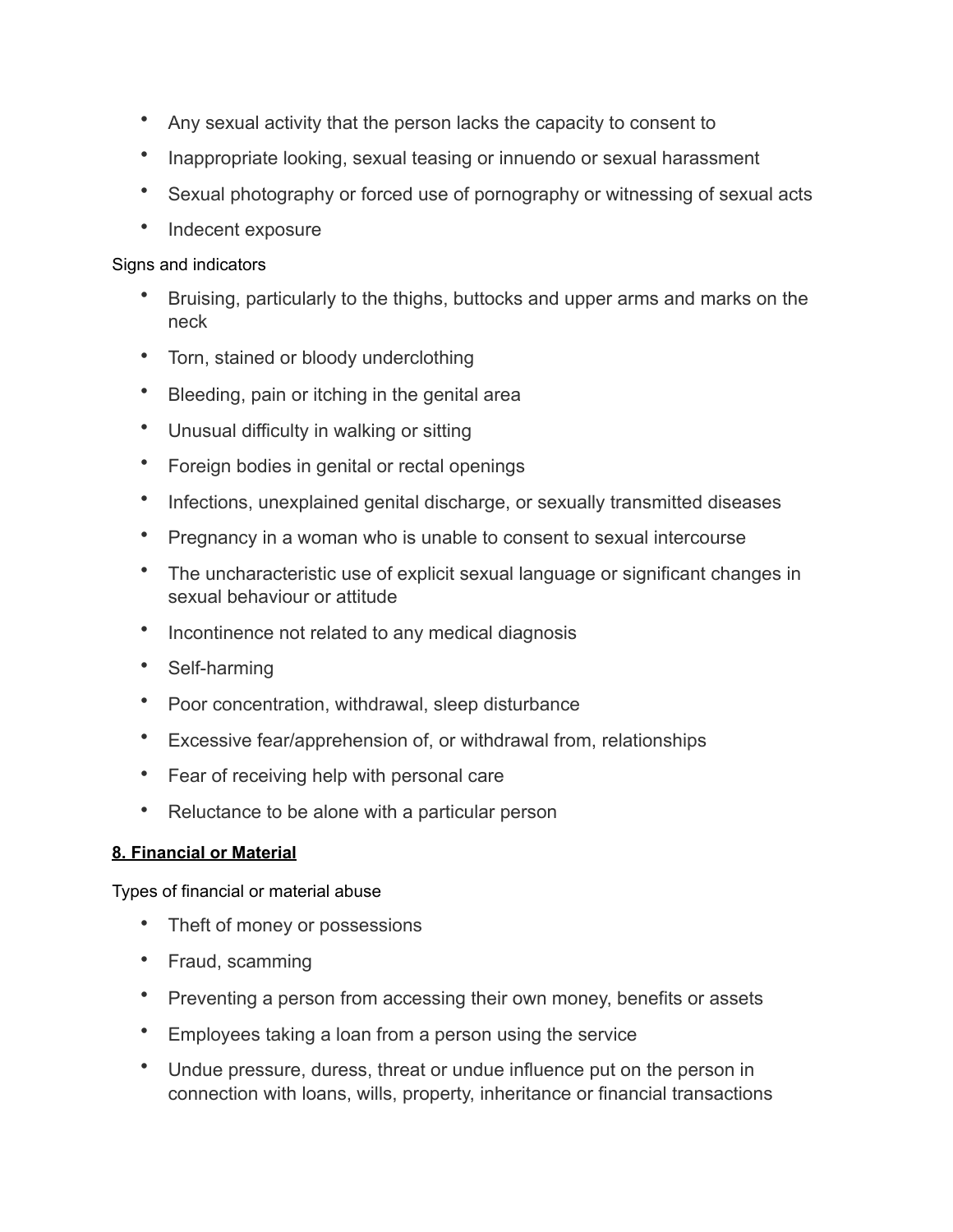- Arranging less care than is needed to save money to maximise inheritance
- Denying assistance to manage/monitor financial affairs
- Denying assistance to access benefits
- Misuse of personal allowance in a care home
- Misuse of benefits or direct payments in a family home
- Someone moving into a person's home and living rent free without agreement or under duress
- False representation, using another person's bank account, cards or documents
- Exploitation of a person's money or assets, e.g. unauthorised use of a car
- Misuse of a power of attorney, deputy, appointeeship or other legal authority
- Rogue trading e.g. unnecessary or overpriced property repairs and failure to carry out agreed repairs or poor workmanship

- Missing personal possessions
- Unexplained lack of money or inability to maintain lifestyle
- Unexplained withdrawal of funds from accounts
- Power of attorney or lasting power of attorney (LPA) being obtained after the person has ceased to have mental capacity
- Failure to register an LPA after the person has ceased to have mental capacity to manage their finances, so that it appears that they are continuing to do so
- The person allocated to manage financial affairs is evasive or uncooperative
- The family or others show unusual interest in the assets of the person
- Signs of financial hardship in cases where the person's financial affairs are being managed by a court appointed deputy, attorney or LPA
- Recent changes in deeds or title to property
- Rent arrears and eviction notices
- A lack of clear financial accounts held by a care home or service
- Failure to provide receipts for shopping or other financial transactions carried out on behalf of the person
- Disparity between the person's living conditions and their financial resources, e.g. insufficient food in the house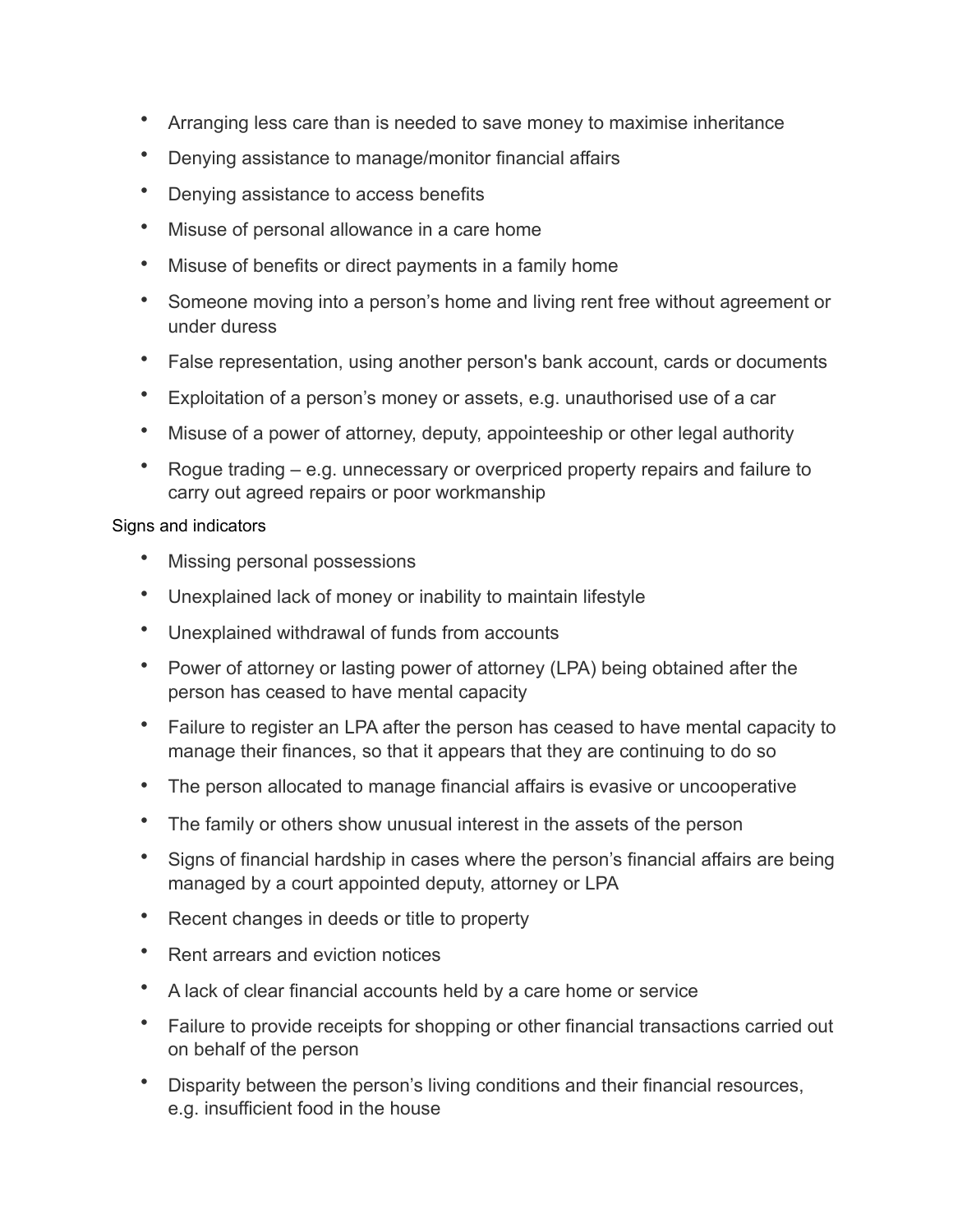• Unnecessary property repairs

# **9. [Neglect and Acts of Omission](https://www.anncrafttrust.org/what-is-neglect/)**

This includes ignoring medical or physical care needs and failing to provide access to appropriate health social care or educational services. It also includes the withdrawing of the necessities of life, including medication, adequate nutrition, and heating.

Types of neglect and acts of omission

- Failure to provide or allow access to food, shelter, clothing, heating, stimulation and activity, personal or medical care
- Providing care in a way that the person dislikes
- Failure to administer medication as prescribed
- Refusal of access to visitors
- Not taking account of individuals' cultural, religious or ethnic needs
- Not taking account of educational, social and recreational needs
- Ignoring or isolating the person
- Preventing the person from making their own decisions
- Preventing access to glasses, hearing aids, dentures, etc.
- Failure to ensure privacy and dignity

# Signs and indicators

- Poor environment dirty or unhygienic
- Poor physical condition and/or personal hygiene
- Pressure sores or ulcers
- Malnutrition or unexplained weight loss
- Untreated injuries and medical problems
- Inconsistent or reluctant contact with medical and social care organisations
- Accumulation of untaken medication
- Uncharacteristic failure to engage in social interaction
- Inappropriate or inadequate clothing

# **10. [Emotional or Psychological](https://www.anncrafttrust.org/what-is-emotional-abuse/)**

Types of emotional or psychological abuse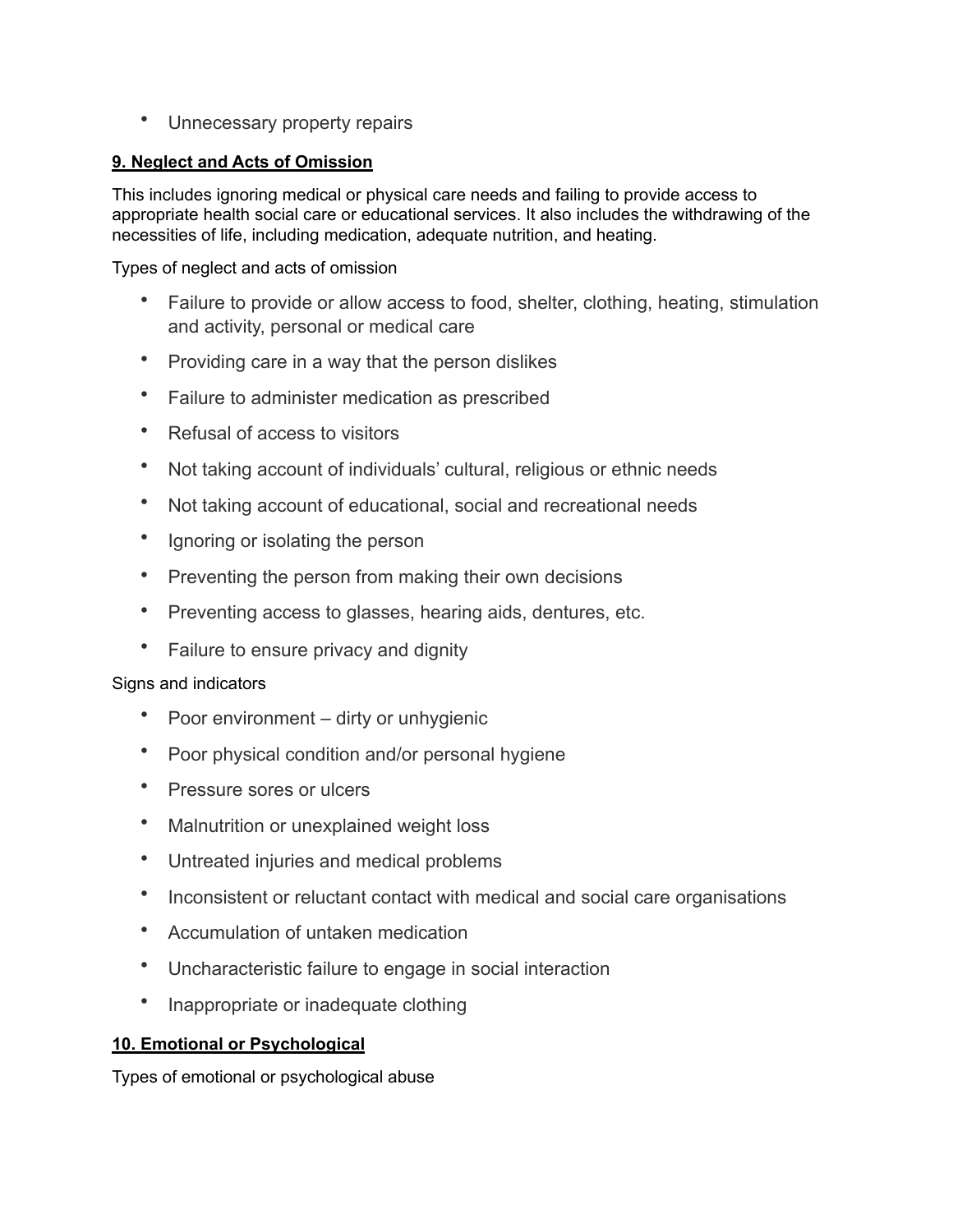- Enforced social isolation preventing someone accessing services, educational and social opportunities and seeing friends
- Removing mobility or communication aids or intentionally leaving someone unattended when they need assistance
- Preventing someone from meeting their religious and cultural needs
- Preventing the expression of choice and opinion
- Failure to respect privacy
- Preventing stimulation, meaningful occupation or activities
- Intimidation, coercion, harassment, use of threats, humiliation, bullying, swearing or verbal abuse
- Addressing a person in a patronising or infantilising way
- Threats of harm or abandonment

- An air of silence when a particular person is present
- Withdrawal or change in the psychological state of the person
- Insomnia
- Low self-esteem
- Uncooperative and aggressive behaviour
- A change of appetite, weight loss/gain
- Signs of distress: tearfulness, anger
- Apparent false claims, by someone involved with the person, to attract unnecessary treatment

# *Four Additional Types of Harm*

There are four additional types of harm that are not included in The Care Act, but they are also relevant to safeguarding adults.

# **11. [Cyber Bullying](https://www.anncrafttrust.org/what-is-cyber-bullying/)**

Cyber bullying occurs when someone repeatedly makes fun of another person online, or repeatedly picks on another person through emails or text messages. It can also involve using online forums with the intention of harming, damaging, humiliating, or isolating another person. It includes various different types of bullying, including racist bullying, homophobic bullying, or bullying related to special education needs and disabilities. The main difference is that, instead of the perpetrator carrying out the bullying face-to-face, they use technology as a means to do it.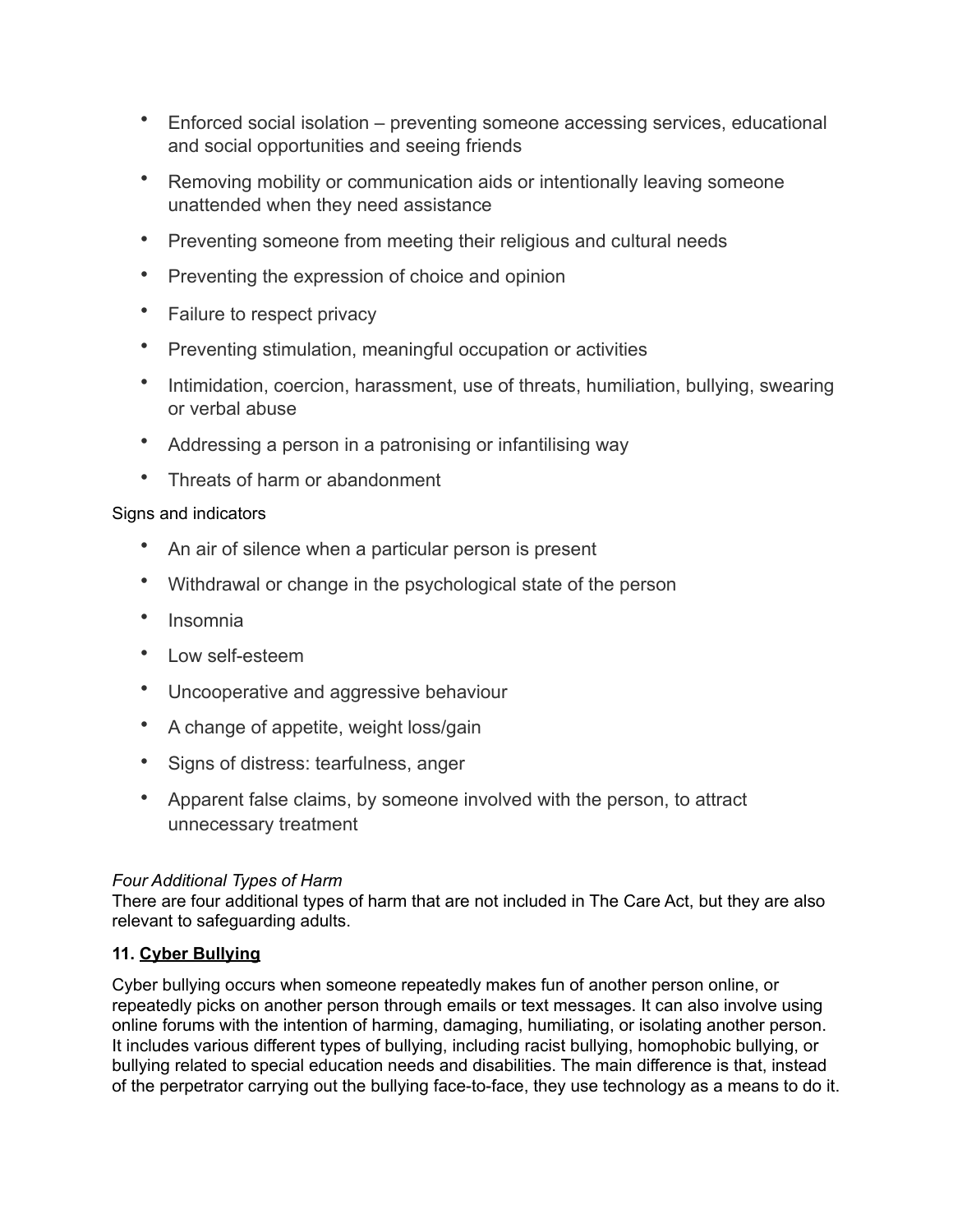### **12. [Forced Marriage](https://www.anncrafttrust.org/what-is-forced-marriage/)**

This is a term used to describe a marriage in which one or both of the parties are married without their consent or against their will. A forced marriage differs from an arranged marriage, in which both parties consent to the assistance of a third party in identifying a spouse. The Anti-Social Behaviour, Crime and Policing Act 2014 make it a criminal offence to force someone to marry.

### **13. [Mate Crime](https://www.anncrafttrust.org/what-is-disability-hate-crime/)**

A "mate crime" is when "vulnerable people are befriending by members of the community who go on to exploit and take advantage of them" (Safety Network Project, ARC). It may not be an illegal act, but it still has a negative effect on the individual. A mate crime is carried out by someone the adult knows, and it often happens in private. In recent years there have been a number of Serious Care Reviews relating to people with a learning disability who were seriously harmed, or even murdered, by people who purported to be their friend.

### **14. [Radicalisation](https://www.anncrafttrust.org/what-is-the-prevent-agenda/)**

The aim of radicalisation is to inspire new recruits, embed extreme views and persuade vulnerable individuals to the legitimacy of a cause. This may be direct through a relationship, or through social media.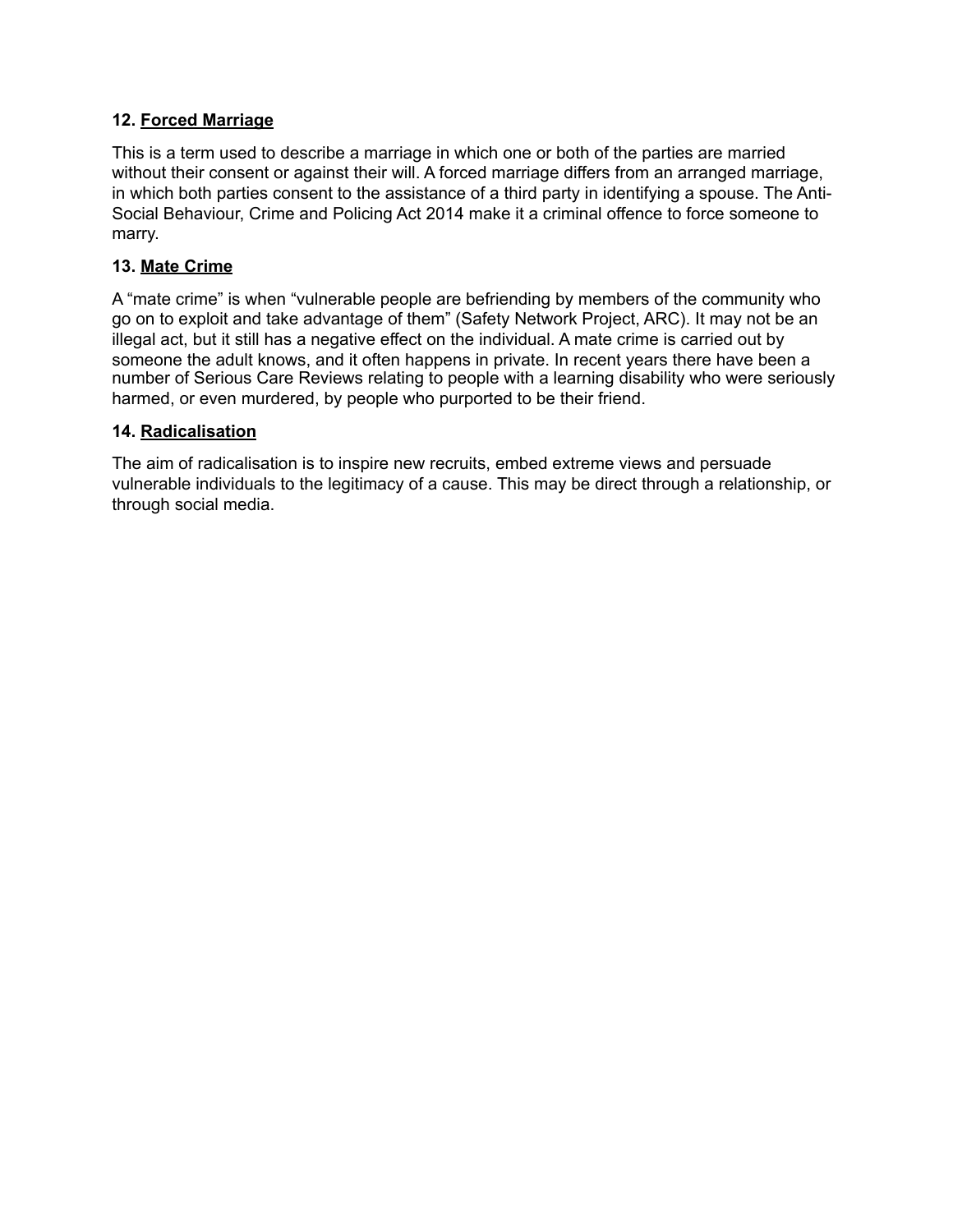# **Appendix B - The six principles of safeguarding adults at risk of harm and neglect**

### **Empowerment**

People are supported and encouraged to make their own decisions and informed consent. *"I am asked what I want as the outcomes from the safeguarding process and this directly inform what happens."* 

#### **Prevention**

It is better to take action before harm occurs. *"I receive clear and simple information about what abuse is. I know how to recognise the signs, and I know what I can do to seek help."* 

#### **Proportionality**

The least intrusive response appropriate to the risk presented. *"I am sure that the professionals will work in my interest and they will only get involved as much as is necessary."* 

#### **Protection**

Support and representation for those in greatest need. *"I get help and support to report abuse and neglect. I get help so that I am able to take part in the safeguarding process to the extent to which I want."* 

#### **Partnership**

Services offer local solutions through working closely with their communities. Communities have a part to play in preventing, detecting and reporting neglect and abuse. *"I know that staff treat any personal and sensitive information in confidence, only sharing what is helpful and necessary. I am confident that professionals will work together and with me to get the best result for me."* 

### **Accountability**

Accountability and transparency in delivering safeguarding. *"I understand the role of everyone involved in my life and so do they."*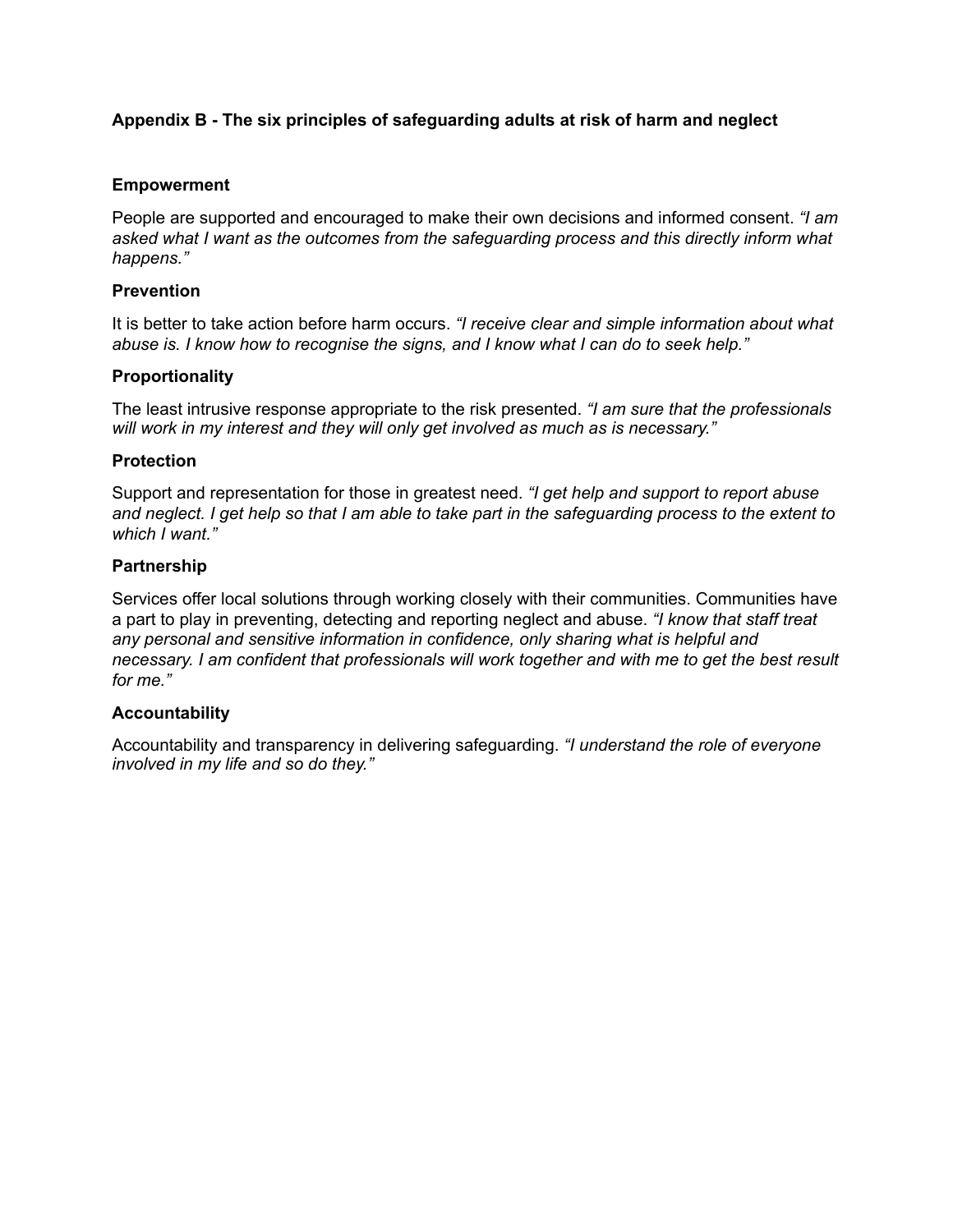### **Appendix C - Safeguarding Reporting Form**

Please complete this form as soon as possible after any safeguarding incident, make the nominated safeguarding person aware of the incident as soon as possible and then send them this form.

#### **Name of the individual(s) that safeguarding concern is about**

**Their D.O.B/ age (if known)** 

**Where did the incident happen** 

**Their contact details (if known)** 

**Describe the incident or your concern**

**Describe what action if any has been taken to stop any risk and/or address the risk of further harm** 

**Detail who the incident or concern was reported to and how, including their contact details if known**

**Your details**

**Name:** 

**Contact details:** 

**Date and time reported:**